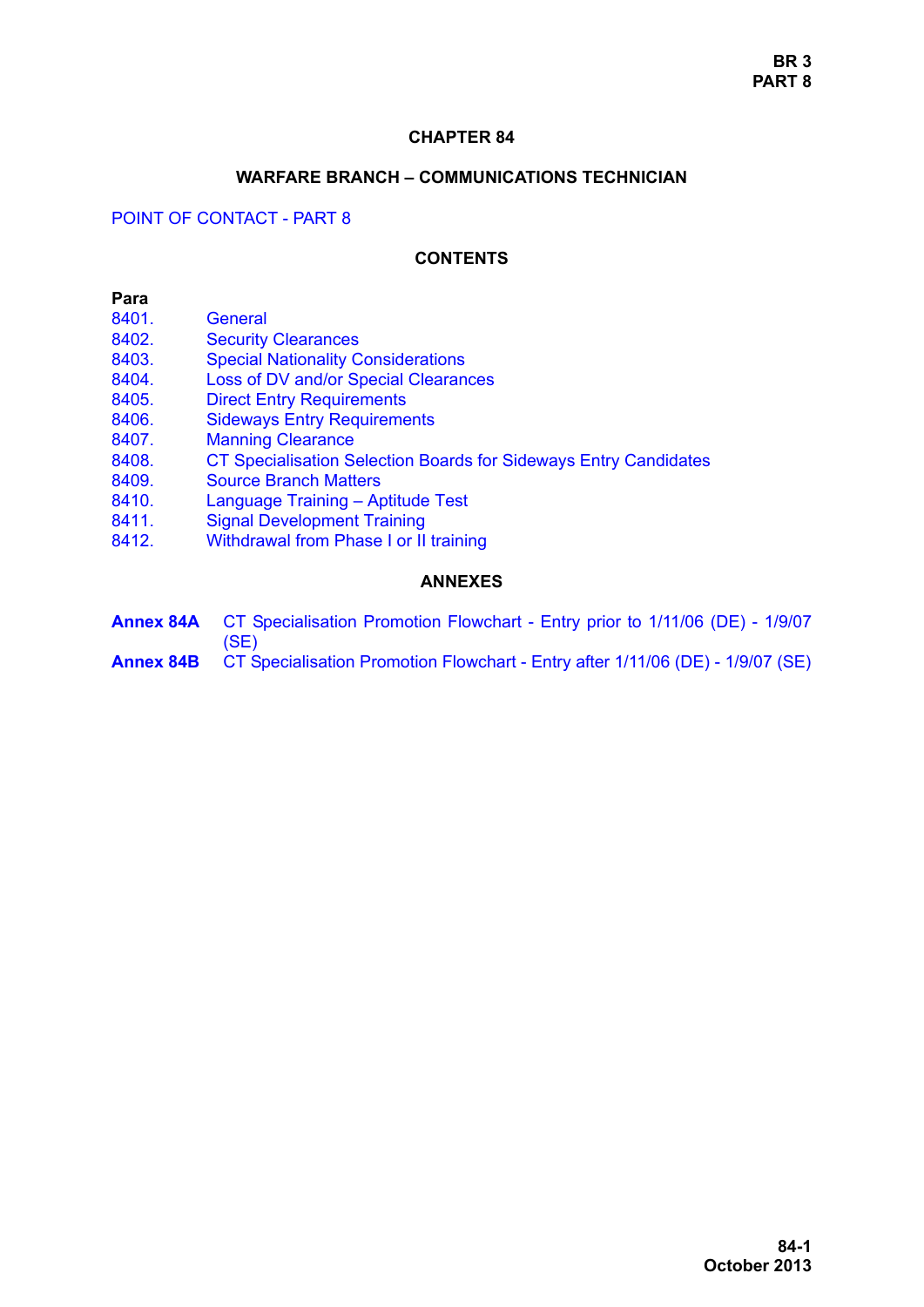## **CHAPTER 84**

## **WARFARE BRANCH – COMMUNICATIONS TECHNICIAN**

### <span id="page-1-0"></span>**8401. General**

a. This Chapter covers the entry and career regulations for the Communications Technician (CT) specialisation. Changes have been introduced to the CT career structure as part of the Naval Personnel Change Programme. Direct Entrants (DEs) joining the Naval Service after 1 Nov 06 and Sideways Entrants (SEs) who commence CT training after 1 Sep 07 will come under the revised structure. The pre-BR 1066 Change 18 structure will run in parallel with the new one and will continue to apply to those who commenced CT training on or before 31 Oct 06 (DEs) or 31 Aug 07 (SEs).

b. There are reserved rights for advancement to CPO for POCTs who joined prior to 1 Nov 06 (DE) or 1 Sep 07 (SE). Exceptionally, they will be allowed to attempt the PQE for time-based advancement to the CPO rate until the cut-off dates detailed in [Table](#page-1-2) [84-1.](#page-1-2) Individuals, who fail to successfully complete the PQE by the eligibility closure date, will adopt the career path notated in Annex 84B and will be considered by meritbased selection for CPO thereon. If the failure to complete the PQE is due to service reasons, the Branch Manager will consider exemptions on an individual basis.

#### **Table 84-1.**

<span id="page-1-2"></span>

| <b>Situation</b>                                                                                 | <b>CPO PQE Eligibility</b><br><b>Closure Date</b> |
|--------------------------------------------------------------------------------------------------|---------------------------------------------------|
| PO – eligible for advancement to CPO prior 31 Mar 12<br>to 31 Mar 10                             |                                                   |
| PO - not yet eligible for advancement to   2 years from CPO eligibility date<br>CPO by 31 Mar 10 |                                                   |
| Not yet advanced to POCT by 31 Mar 10                                                            | 2 years from CPO eligibility date                 |

c. The detailed career paths, with explanatory notes, for the old and new structures are shown at the Annexes. Information and regulations common to both paths is at [Para 8402](#page-1-1) to [Para 8412](#page-5-0).

d. Divisional Officers should ensure that a copy of the relevant structure is placed in the Personal Development Record of each CT.

#### <span id="page-1-1"></span>**8402. Security Clearances**

a. The minimum security requirement for employment in the CT specialisation is to hold the Developed Vetting (DV) clearance which requires the individual to have had ten years' residency in the UK. However, in certain circumstances, particularly where the individual is of UK origin, a shorter period may be acceptable. In such cases, an application is to be made to RN PSyA for a waiver of the residency requirement.

b. Depending upon their area of employment, CTs will also need to hold various other clearances throughout their career. For many of these clearances, nationality restrictions are applied (see [Para 8403](#page-2-0)).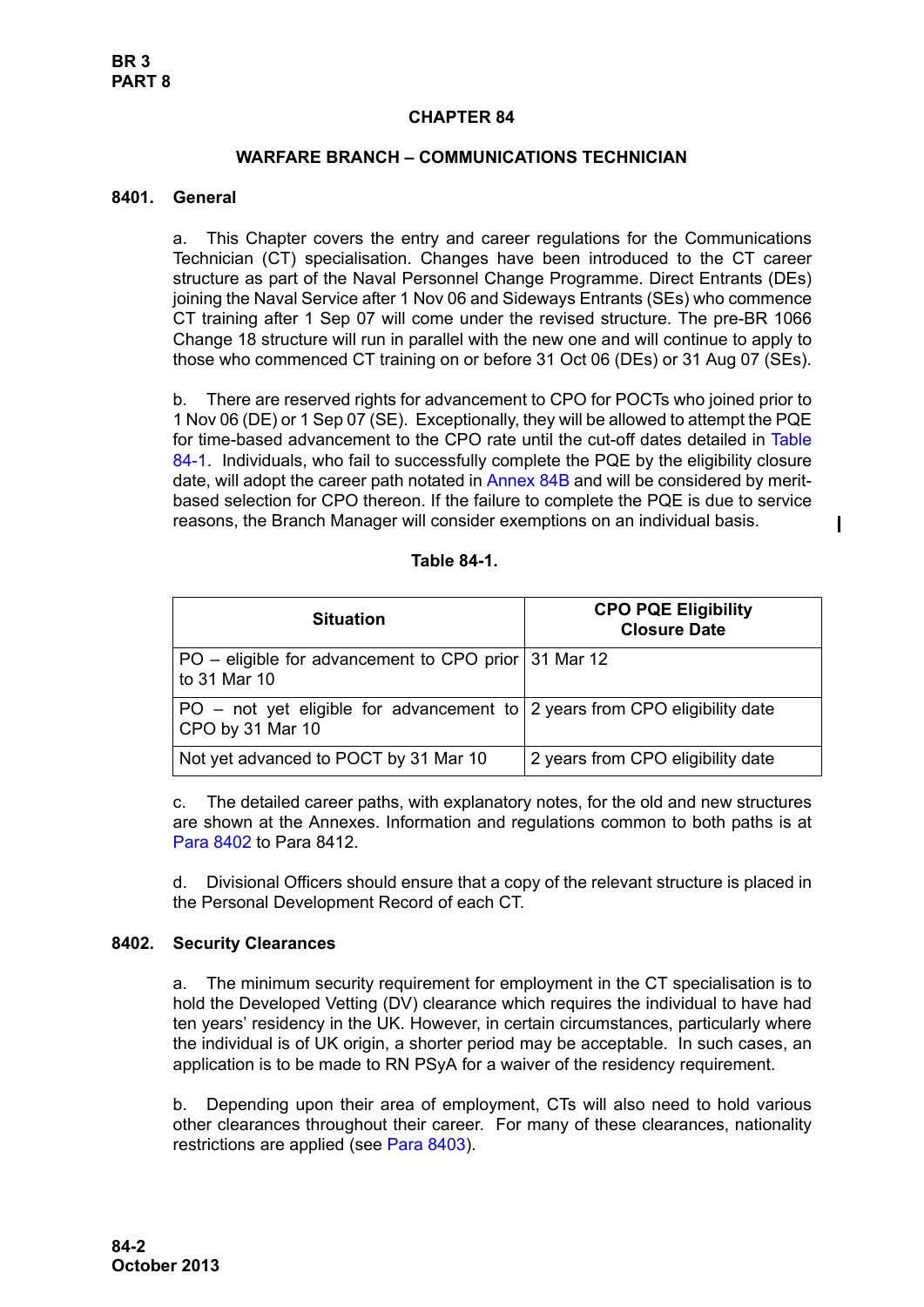### <span id="page-2-0"></span>**8403. Special Nationality Considerations**

It is important to recognise that the nature and sensitivity of the work on which CTs are engaged necessitates certain specific nationality criteria being imposed. These are:

a. CTs must be British for entry to the specialisation and should have held British citizenship for ten years.

- b. CTs should not have held any other nationality in the last five years.
- c. CTs surviving parents should be solely British.
- d. Any spouse/partner should be solely British.
- e. Surviving parents of the spouse/partner should be solely British.

### <span id="page-2-1"></span>**8404. Loss of DV and/or Special Clearances**

a. Withdrawal of DV and/or the suspension/removal of Special Clearances will severely restrict an individual's employment/assignment options as a CT by rendering him/her unemployable in designated specialisation positions. This could adversely impact his/her Naval career. The decision to remove or suspend DVs or Special Clearances rests with RN PSyA and the relevant controlling authorities respectively. Such decisions are made on a case by case basis and the impact on the individual will generally depend on the reason for suspension/withdrawal. A range of options for future employment will be considered, involving a degree of personal preference where possible. These are:

(1) Transfer to another branch or specialisation in their substantive rate, within the constraints of branch transfer regulations (Chapter 51).

(2) For those within their final two years' service or who elect to submit 12 months' notice following the removal of the DV, employment in existing rate in an 'out of specialisation' position, if a suitable one is available, until completion of career or engagement or period of notice.

(3) For SEs, reversion to source specialisation at the rate held before transfer to the CT specialisation.

(4) Discharge SHORE, in accordance with Chapter 54.

b. Prospective CTs who have not been granted DV status cannot complete the SCU module of Phase IIa training or begin Phase IIb (Initial Sea Training). Where this is as a result of refusal, rather than administrative delays, SEs will be returned to their source specialisation. DEs can either:

- (1) Transfer to another specialisation in accordance with Chapter 51.
- (2) Discharge SHORE in accordance with Chapter 54.

### <span id="page-2-2"></span>**8405. Direct Entry Requirements**

In addition to the Nationality and Special Nationality requirements above, the following criteria apply for direct entry to the CT specialisation: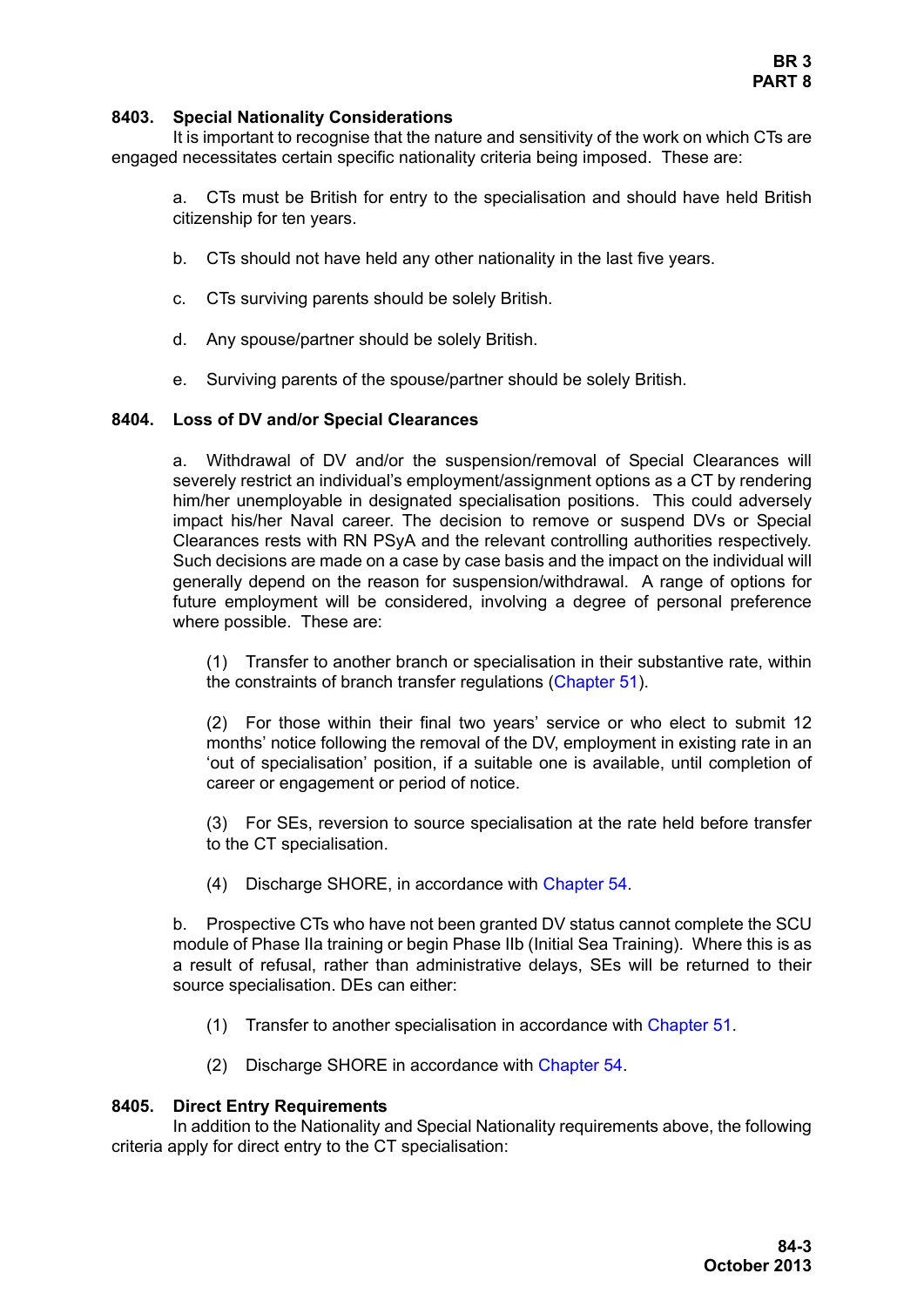a. Able to achieve fitness to Royal Naval Fitness Test (RNFT) standard during Phase I training and remain in date for RNFT thereafter.

b. Volunteer for service in submarines (although submarine service is currently only open to males, this criterion applies to all prospective CTs).

c. Volunteer for language/signal development training, where required, to satisfy the Service need.

## <span id="page-3-0"></span>**8406. Sideways Entry Requirements**

In addition to the DE criteria above, SE ratings require the following:

- a. Have a minimum of ten years to serve.
- b. Be an AB1 who has completed the CBRNDC Task Book or be a LH.
- c. Hold a recommendation by the Divisional Officer.

d. A successful acquaint interview with a Warrant Officer 1 CT or Officer who is an ex–CT (copies of the last three Appraisal Reports should be forwarded to the interviewing officer prior to this event). A subsequent letter of recommendation, by the interviewer, should be enclosed within the ratings' Service Documents and a copy forwarded to ACESMO at SCU<sup>1</sup>.

e. Have a transfer request to the CT specialisation approved by the Commanding Officer.

f. Have manning clearance from the relevant Branch Manager in accordance with current regulations.

 $\blacksquare$ 

- g. Passed the CT Specialisation Selection Board.
- h. Be in date RNFT.
- i. GCSE passes in English Language and Maths (Grades A-C).

### <span id="page-3-1"></span>**8407. Manning Clearance**

When manning clearance has been approved, Divisional Officers should send applications to attend the CT specialisation Selection Board to ACESMO, SCU, Leydene Building, HMS COLLINGWOOD, Fareham, Hants, PO14 1AS. Copies of the candidate's History Sheet, Appraisal Reports and Insert Slips covering the last three years and, where applicable, Leadership Course results, are to be forwarded to SCU (attention: CTBPO) with each application.

NB: Manning clearance is valid for two years from date of approval.

### <span id="page-3-2"></span>**8408. CT Specialisation Selection Boards for Sideways Entry Candidates**

a. Dates of CT specialisation Selection Boards will be made available to candidates by the SCU. Upon completion of each Board, candidates and their Commanding Officers will be informed of the results. Successful candidates will be placed in a pool to await assignment by the Navy Command/Commodore Naval Personnel but must continue to meet all criteria required for CT training.

<sup>1.</sup> For administrative purposes, SCU should also be advised of unsuccessful interview results.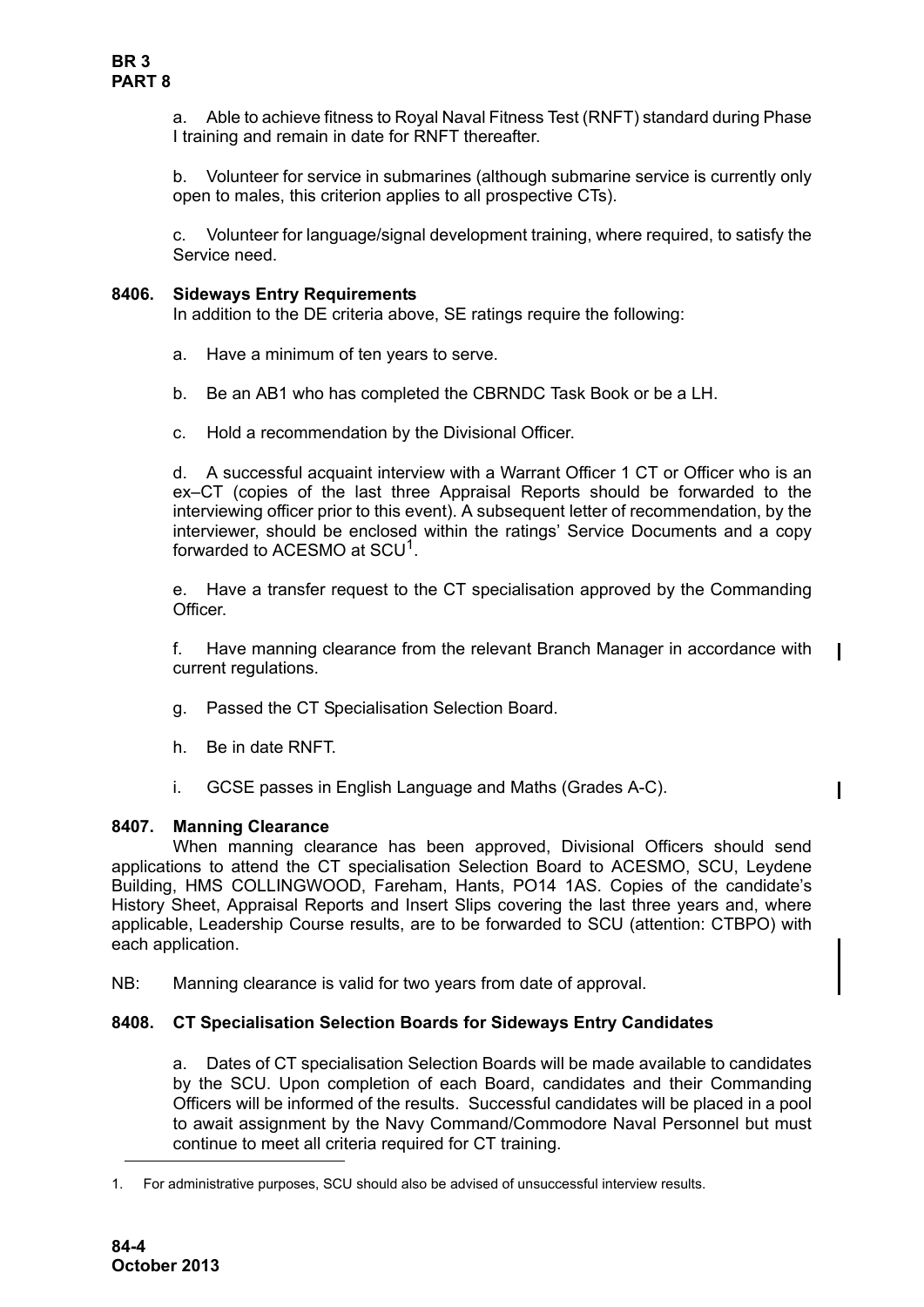b. The Board is of two days' duration and consists of a number of elements to assess a candidate's suitability for transferring to the CT specialisation; this includes formal interviews with an assessment by a PSO. Among the qualities sought are:

- (1) Aptitude for employment in all relevant CT Unit Establishment positions.
- (2) Commitment to the Service.
- (3) Capability to meet the standards required of CT training.

(4) Good personal qualities, particularly integrity, stability of performance and no obvious security risks.

(5) Leadership potential.

## <span id="page-4-0"></span>**8409. Source Branch Matters**

a. Prior to commencement of CT training, ratings who have been selected for promotion in their source branches may take the requisite professional and leadership courses and, therefore, obtain promotion. However, if on the day that an individual commences CT training, he/she has not obtained the necessary qualifications for promotion; their selection will be held in abeyance.

b. Those personnel who are promoted in their source branch between passing the CT specialisation Selection Board and commencing CT training can either:

- (1) Refuse promotion and commence CT training as planned.
- (2) Accept promotion and remain in their source branch.

c. Once CT training has commenced, SEs will remain in their source branch but will be ineligible for promotion until completion of their basic CT training when subsequent promotion to LS CT will be dependant on fulfilment of all criteria within the relevant CT specialist career profile.

d. Submariners will automatically lose Special Service pay (SM) effective from the first day of basic CT training.

# <span id="page-4-1"></span>**8410. Language Training – Aptitude Test**

Ratings selected for CT training will undergo the Modern Languages Aptitude Test (MLAT) during basic training - results will be recorded and held within Bletchley Training Delivery Wing (TDW) at DISC Chicksands and the SCU. Language training will only be given to satisfy a Service need. When such a need is identified, CTs with an appropriate MLAT score will undergo further assessment of their commitment, attitude and suitability - success at which is a prerequisite for a language training assignment.

# <span id="page-4-2"></span>**8411. Signal Development Training**

Signal Development (SD) is an advanced, intensive, non-language, communications signals analysis skill. SD training will only be given to satisfy a Service need and after passing an aptitude assessment process.